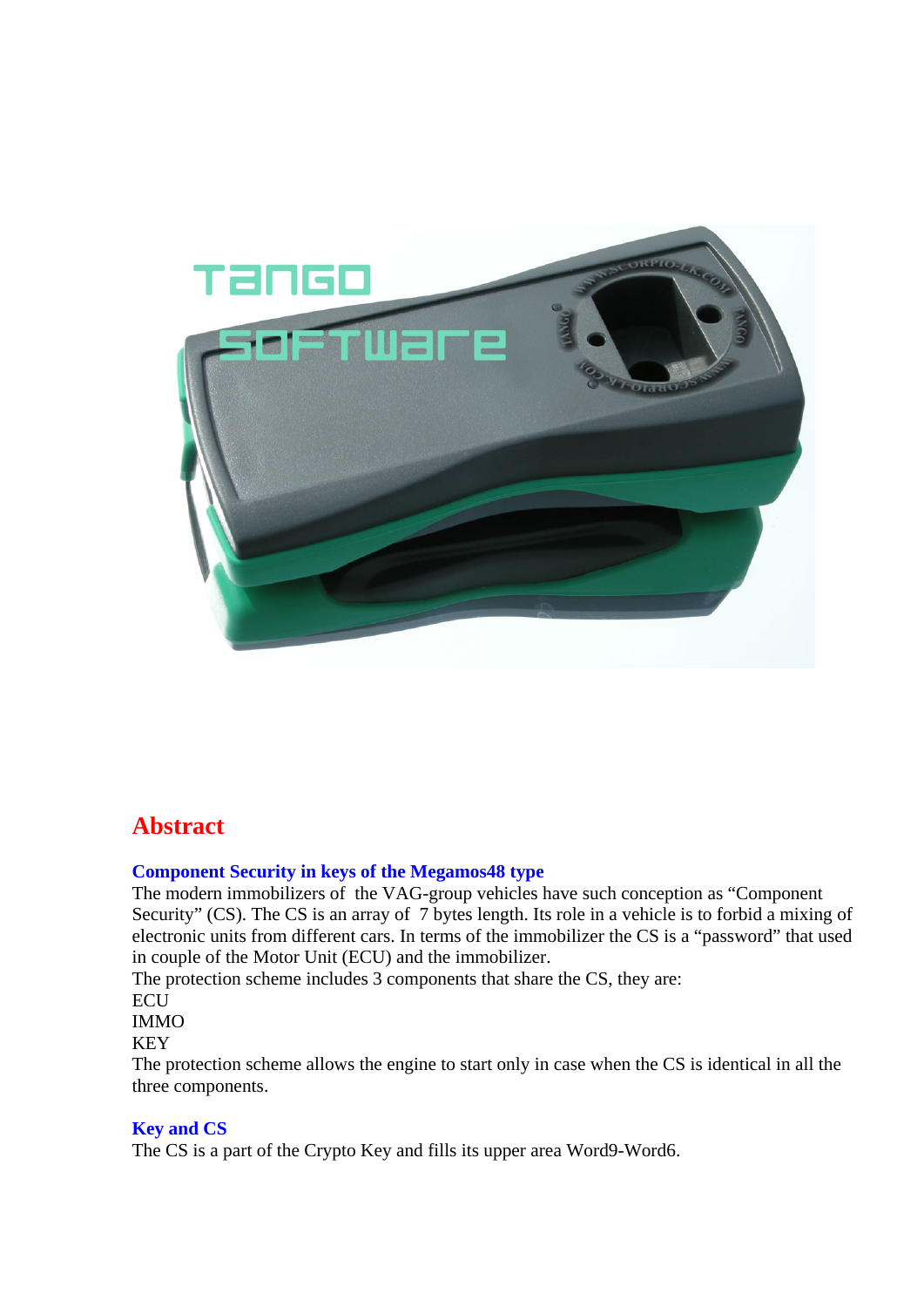# **Usage**

In common practice it is possible to get the first 6 bytes of CS. The last,  $7<sup>th</sup>$  byte is unknown. There are many ways how to find out the  $7<sup>th</sup>$  byte. One of them is to pull out it from an existing key. **Thus, to use this tool, it is needed to have at least one valid key**.

**1**. Running of the "Search Component Tool"

Click the appropriate button in the MEGAMOS-48 mode as shown on the picture:

| <b>Tango</b>                         | v1.64          |      | <b>WWW.SCORPIO-LK.COM</b>      |                          |       |       | x<br>Е<br>$\sim$                                |
|--------------------------------------|----------------|------|--------------------------------|--------------------------|-------|-------|-------------------------------------------------|
| Keymaker Tools Settings Help<br>File |                |      |                                |                          |       |       |                                                 |
|                                      |                |      | Transponder Type<br>MEGAMOS 48 | $\overline{\phantom{a}}$ |       |       |                                                 |
| $\boldsymbol{R}$                     |                |      |                                |                          |       |       | Assistant<br>$\overline{\mathbf{v}}$<br>ENABLED |
| <b>User Data</b>                     |                |      |                                | Crypto Key               |       |       | <b>Advanced Tools</b>                           |
|                                      | Word 15 00 00  | Read | Write                          | Word 9                   | 00 00 | Write | Lock Transponder                                |
|                                      | Word 14 00 00  | Read | Write                          | Word 8                   | 00 00 | Write | Unlock via PIN                                  |
|                                      | Word 13 00 00  | Read | Write                          | Word 7                   | 00 00 | Write | Write Comp Sec                                  |
|                                      | Word 12 00 00  | Read | Write                          | Word 6                   | 00 00 | Write | Search Comp Tool                                |
|                                      | Word 1 00 00   | Read | Write                          | Word 5                   | 00 00 | Write |                                                 |
|                                      | Word $0$ 00 00 | Read | Write                          | Word 4                   | 00 00 | Write |                                                 |
| PIN-                                 |                |      |                                |                          |       |       |                                                 |
| ID                                   |                |      |                                | Word 11                  | 00 00 | Write |                                                 |
| Word 2-3 00 00 00 00                 |                |      | Read                           | Word 10                  | 00 00 | Write |                                                 |
|                                      |                |      |                                |                          |       |       |                                                 |

**2**. In the new window:



At this example the CS assumed as A8CE3566AEBC and a car is Seat.

**3**. Now all is ready to start searching.

Put the valid existing key into the programmer coil. Click the "Start Searching" button: